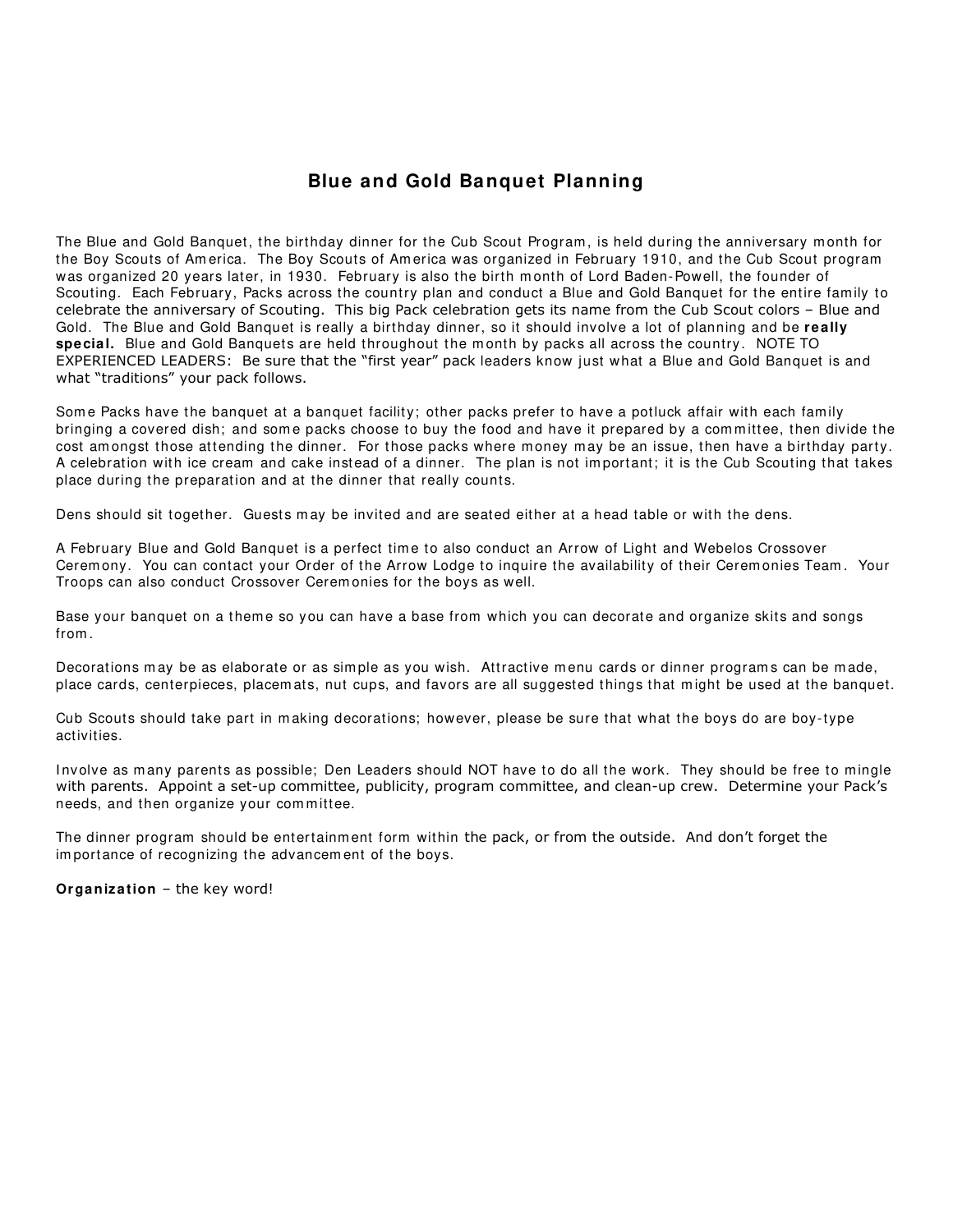## **Steps to Planning the Blue and Gold Banquet**

- 1. **Select a date, tim e, place** . To be successful, the banquet m ust be well planned in advance. Start planning early. Allow you and your boys plenty of time to make the evening a success.
- 2. The pack committee selects a banquet chairperson. That person recruits sub-committee members to carry out the responsibilities on the entire process. Involve as many people as possible.

 The Banquet often takes the place of the February Pack m eeting, although it is not necessarily held on the regular Pack m eeting night.

In selecting a place, consider the following:

- 1. Adequate space for seating and displays. How many tables are needed?
- 2. Availability of parking spaces, restroom s, coat racks.
- 3. Program needs, such as m icrophone, stage, etc
- 4. Convenience for food preparation and /or serving.
- 5. Reserve m eeting place well in advance!!!!

### 3. **Com m ittees**

A. Physical Arrangements - plan to set-up the night before or a least well in advance of banquet time. You should be ready when quests begin to arrive. Perhaps one den's parents could take the responsibility for setting up, and another is clean-up crew. Again, organization is im portant. Make floor plans of tables and chairs for the dinner.

B. Welcoming Committee - greets guests, has guestbook available to be signed and aids families and honored guests in finding their respective seats. Den Chiefs and Webelos can be very helpful with the seating.

C. Program Committee – sees that programs are printed for the quests, acquires the necessary props and sound equipment for the program, and works with the Den Leaders in producing the program.

# D. Dinner Com m ittee

Select a m eal plan

- Restaurant: A local restaurant is selected as the banquet site and a menu is chosen. Charges are based on the restaurant charge. Be sure to secure the cost of the m eal, plus tax and tip.
	- 1. Leave deposit to hold date and facility.
	- 2. Keep cost down by choosing a fixed menu/buffets are cheaper than sit-down.
	- 3. Asked for a selection for adults Lasagna and turkey; and a selection for kids chicken fingers.
	- 4. Collect money prior to banquet. Restaurants will not refund money for noshows.

### If Catered

- 1. Contact caterer agree on menu and cost.
- 2. Take reservation and estim ate cost.
- 3. Check with caterer on time of delivery, finding out if they provide plates, silverware, and napkins. Are drinks and dessert included?
- 4. Catered dinner be sure you have DEFINITE prices before committing!
- 5. Plan two serving lines if m ore than 150 people are attending.
- 6. Collect money prior to banquet. At least two weeks in advance.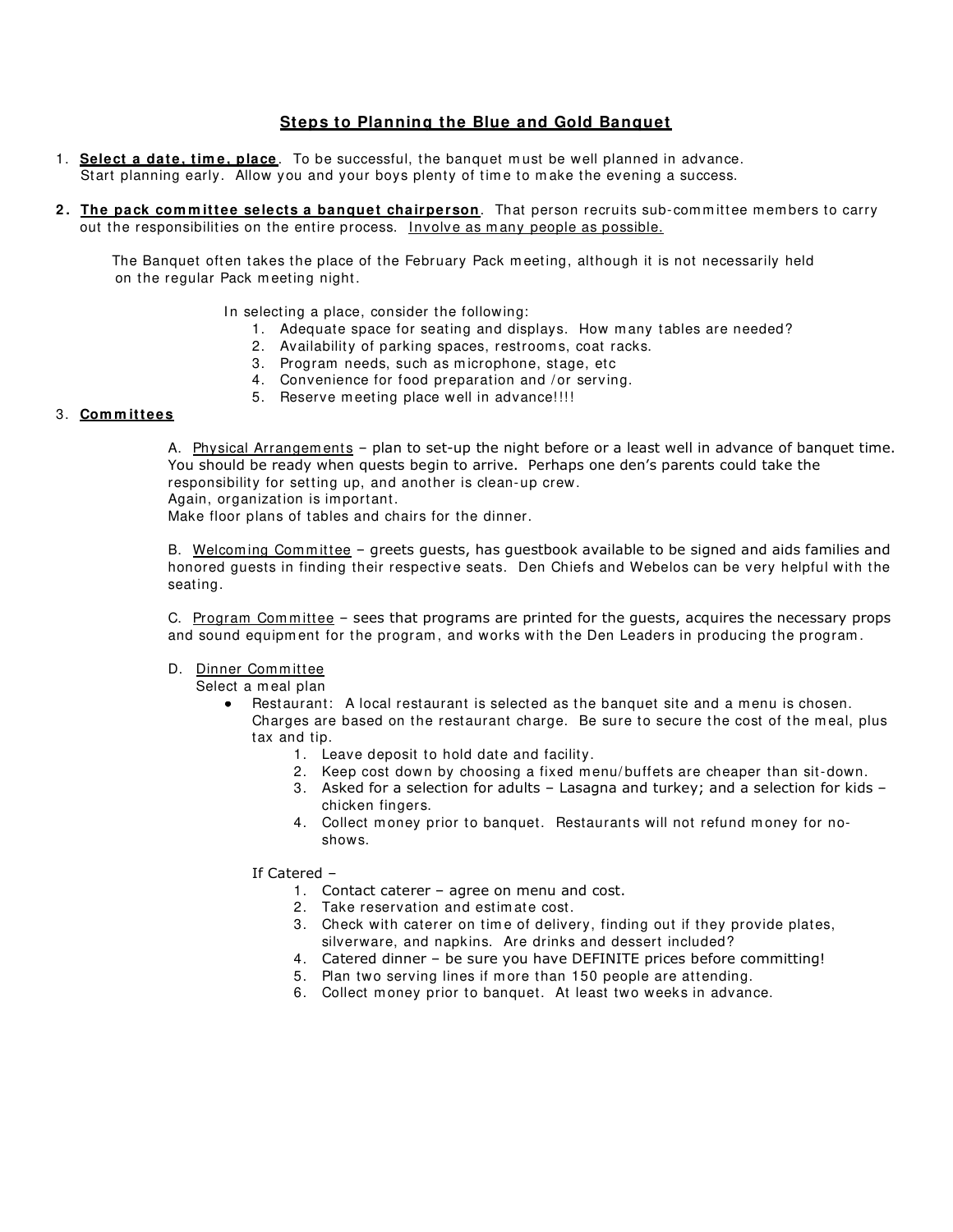# **Steps to Planning the Blue and Gold Banquet** (cont)

- D. Dinner Committee(cont') Select a meal plan (cont')
	- $\bullet$  Potluck
		- 1. Pack buys the m eat. Then each fam ily brings a covered dish.
		- 2. Or parents could sign-up to bring dishes on a planned menu
		- 3. Each fam ily brings a m eat dish and covered dish (casserole, vegetable, salad, or dessert) All dishes are put together in buffet form .

If you have potluck dinner, the Pack should plan to buy coffee, cream , sugar, rolls, butter, beverages. Also salt, pepper, and any other condim ents.

A decorated cake for Scouting will accentuate your celebration.

- Com m ittee is Prepared???
	- 1. Determine serving needs kitchen utensils
	- 2. Select m enu and estim ate cost
	- 3. Assign som eone to serve if needed (Girl Scouts, Boy Scouts, 4-H are possibilities- serve yourself)

## \* NOTE: Plan to have a cake or cupcakes. This is Scouting's Birthday!

- E. Clean-up Crew should wait to clean up until guests have left. The parents should help assume this responsibility in a particular den. Be sure you leave the facility in as good or better condition than you found it.
- 4. **Program** should be something really special. Plan ahead, practice a lot, and make it really meaningful and entertaining.
	- Select a Master of Ceremonies usually the Cubmaster
	- Make assignm ents for various parts of the program
	- Plans room decorations and displays. Each den handles table decorations Develop and m ake copies of the program
	- Avoid speeches on the program
	- Decide whether to held an FOS presentation
	- A. Entertainm ent

1. Opening and Closing Ceremonies - should be planned to go with program and be m eaningful.

2. Skits - dens can prepare skits that tell parents the story and meaning of Cub Scouting. I nclude props, costum es, and songs in your skits. Parents enjoy seeing their children perform . 3. Speaker - keep in mind the age of the audience and plan the length of the speech accordingly.

4. Songs - group singing encourages spirit and involves everyone. It helps "break the ice".

- B. Recognition of Cubs and Leaders
	- 1. Advancem ent Awards have *impressive* Advancement Ceremonies.

2. Leaders - present certificates of appreciation to Pack Leaders and to any parents who have helped in the Pack extensively. Don't forget the Den Chiefs and Pack Committee Members.

3. Chartering Organization express appreciation for their sponsorship. Some packs also receive their charter at this tim e.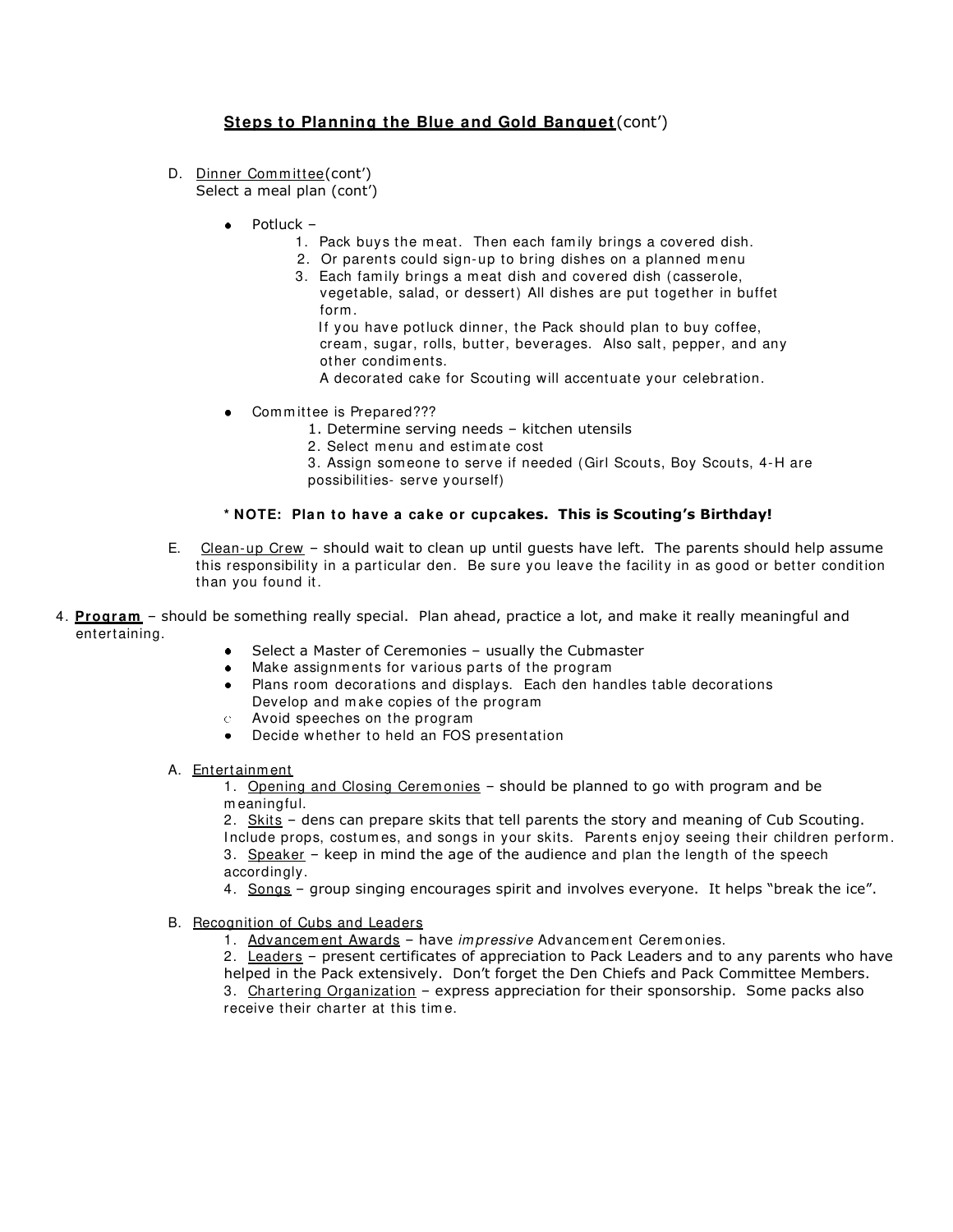## **Steps to Planning the Blue and Gold Banquet** (cont')

- C. Make assignm ents for various parts of the program
	- 1. Invocation
	- 2. Welcome and Introduction of Guests
	- 3. Cerem onies
	- 4. Recognitions
	- 5. Entertainm ent

### D. Typical Banquet Program

- 1. Opening Cerem ony
- 2. Welcome and Introduction of Guests
- 3. Greetings from Head of Institution
- 4. Invocation
- 5. Dinner
- 6. Group Singing
- 7. Entertainm ent
- 8. Awards
- 9. Leader Recognition
- 10. AOL and Crossover Cerem ony (should be highlight of Banquet)
- 11. Announcem ents and Thanks
- 12. Closing
- 5. **Decorations** should follow a theme.
	- A. Room decorations use pennants, balloons, sunbursts, crepe paper streamers, or anything to create a bright, colorful atmosphere for all to enjoy. Don't forget display tables.
	- B. Table decorations each den makes placemats, favors, napkin rings, place cards, and Nam etags for whoever will be sitting with their den.
	- C. Centerpieces created for the tables by mothers, dens, and/or leaders. If you have a parent that is really creative-centerpieces or favors to be taken home by everyone is a great thing!! And it makes that parent feel included. Don't forget to thank them at the Blue and Gold Cerem ony.
	- D. All dens should m ake decorations for the head tables special guests.
		- Decorative Programs giving the order of activities for the evening could be handed out as guests arrive. It would be nice to list the Cub Scouts, Leaders, and Honored Guests in these. If you have someone that is really good with the computer- how about pictures of what has been going on in the pack over the past few months.

## 6. **Publicity**

- A. Inform all Pack families of the date, time, place, and cost.
- B. The Cub Scouts can m ake invitations for fam ilies and special guests. You will have to determ ine ahead how many people each Cub Scout can invite. Be sure to get your invitations out in plenty of time for responses to come back.

| Typical Invitation:       |     |                                                               |  |
|---------------------------|-----|---------------------------------------------------------------|--|
| Cub Scout Pack #<br>— ∩ t |     | (town) requests the pleasure of your company for our Blue and |  |
| Gold Banguet on           | the | of February at                                                |  |
| O'clock at the            |     | (location).                                                   |  |
| RSVP (name, Phone #)      |     |                                                               |  |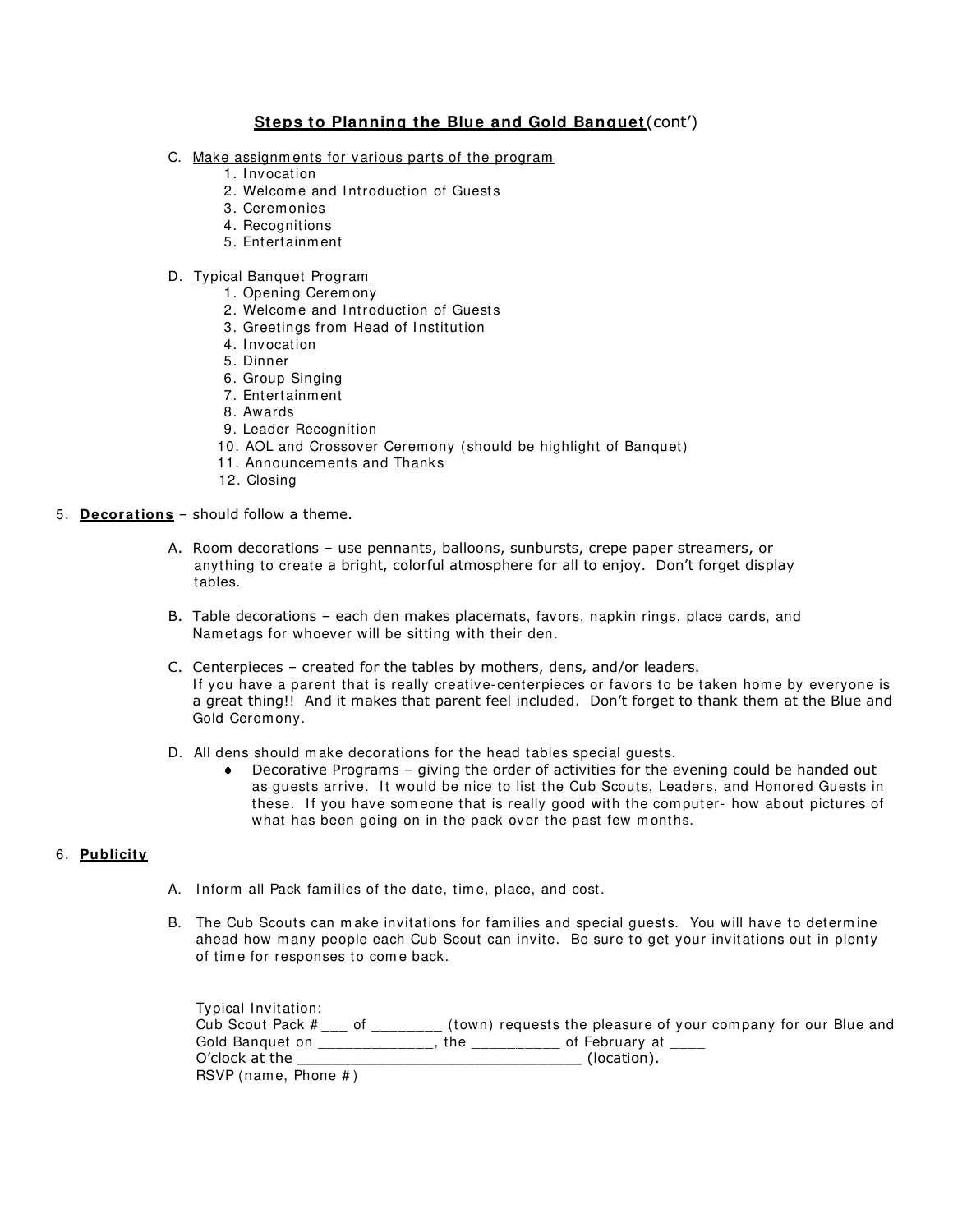## **Steps to Planning the Blue and Gold Banquet** (cont)

- C. Suggested Guest List many Packs invite guests from outside their Packs to the banquet. People who have done much to encourage and promote the Scouting program. Below are some people you might consider.
	- 1. Head of Chartered Organization
	- 2. Scoutm aster of affiliated Troop
	- 3. Minister
	- 4. Custodian of building where m eetings take place
	- 5. District Roundtable Personnel
	- 6. District Executive
	- 7. District Commissioner
	- 8. District Chairm an
	- 9. Unit Commissioner
	- 10. Form er Scout Leaders
	- 11. Business Contributors
	- 12. Scoutm aster and Junior Leaders of Troops for Crossover Cerem onies

# **Planning Calendar**

**June to August**: Annual Pack Planning Conference. Decide on time and place for the Blue and Gold if possible or if not already done. If a school location is desired, be sure all requisitions for building are started. If outside banquet hall is desired m ake sure you have written contract with provider.

*Recruit the Blue and Gold Chairm an!!!*

**Septem ber to October**: Recruit sub-com m ittee chairm en (Physical Arrangem ents, Welcom ing, Program , Dinner Committee and any other committees that fall under those chairmen)

**N ovem ber**: Check reservation of location. Sub-com m ittees begin duties as stated. Write down plans, Share with others on committee.

#### **Decem ber**:

(timing can be dependent on the date of your Blue and Gold in February: is it early February or late February? Late February gives you a few more weeks to plan. If it is early, push your schedule up a bit.)

*Week One*: Blue and Gold committee to meet with Den Leaders to give ideas for decorations, program, invitation, inform ation, etc. Dinner com m ittee needs to have decision m ade on what to eat and how it will be served (if catered or restaurant - this should be done several months in advance). Entertainment must be secured and/ or assignments m ade. Physical arrangem ents com m ittee visits location of banquet to check out needs.

*Week Two:* Dens begin to work on decorations (gathering ideas, thoughts, etc so they m ay start working on them in January and be done by the end of January)

Week Four: Invitations for Blue and Gold Banquet go out to families. Special Guest invitations mailed.